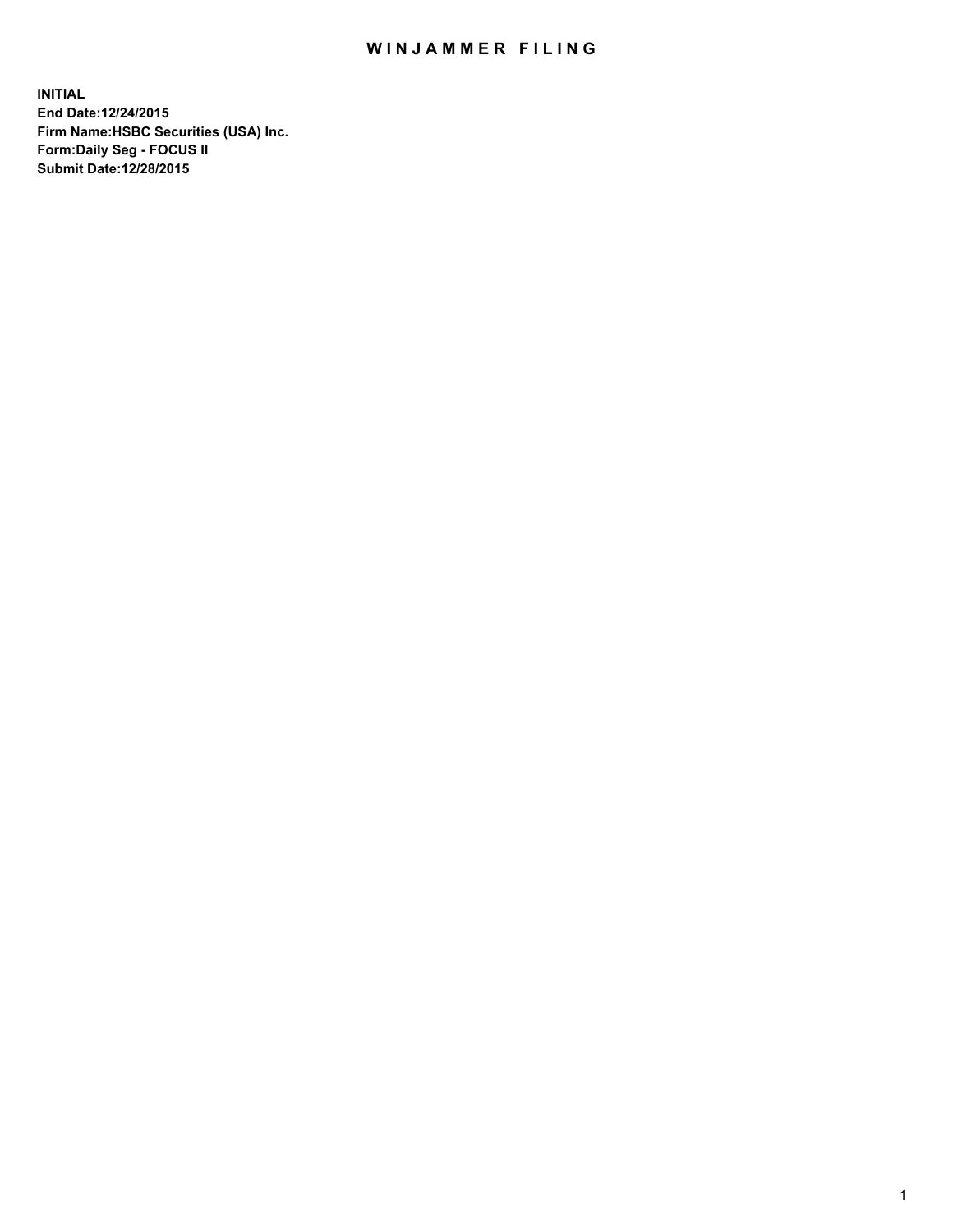## **INITIAL End Date:12/24/2015 Firm Name:HSBC Securities (USA) Inc. Form:Daily Seg - FOCUS II Submit Date:12/28/2015 Daily Segregation - Cover Page**

| Name of Company<br><b>Contact Name</b><br><b>Contact Phone Number</b><br><b>Contact Email Address</b>                                                                                                                                                                                                                          | <b>HSBC Securities (USA) Inc.</b><br><b>Michael Vacca</b><br>212-525-7951<br>steven.richardson@us.hsbc.com |
|--------------------------------------------------------------------------------------------------------------------------------------------------------------------------------------------------------------------------------------------------------------------------------------------------------------------------------|------------------------------------------------------------------------------------------------------------|
| FCM's Customer Segregated Funds Residual Interest Target (choose one):<br>a. Minimum dollar amount: ; or<br>b. Minimum percentage of customer segregated funds required:%; or<br>c. Dollar amount range between: and; or<br>d. Percentage range of customer segregated funds required between:% and%.                          | 110,000,000<br>0 <sub>0</sub><br>00                                                                        |
| FCM's Customer Secured Amount Funds Residual Interest Target (choose one):<br>a. Minimum dollar amount: ; or<br>b. Minimum percentage of customer secured funds required:%; or<br>c. Dollar amount range between: and; or<br>d. Percentage range of customer secured funds required between: % and %.                          | 10,000,000<br><u>00</u><br>0 <sub>0</sub>                                                                  |
| FCM's Cleared Swaps Customer Collateral Residual Interest Target (choose one):<br>a. Minimum dollar amount: ; or<br>b. Minimum percentage of cleared swaps customer collateral required:% ; or<br>c. Dollar amount range between: and; or<br>d. Percentage range of cleared swaps customer collateral required between:% and%. | 90,000,000<br>0 <sub>0</sub><br><u>00</u>                                                                  |

Attach supporting documents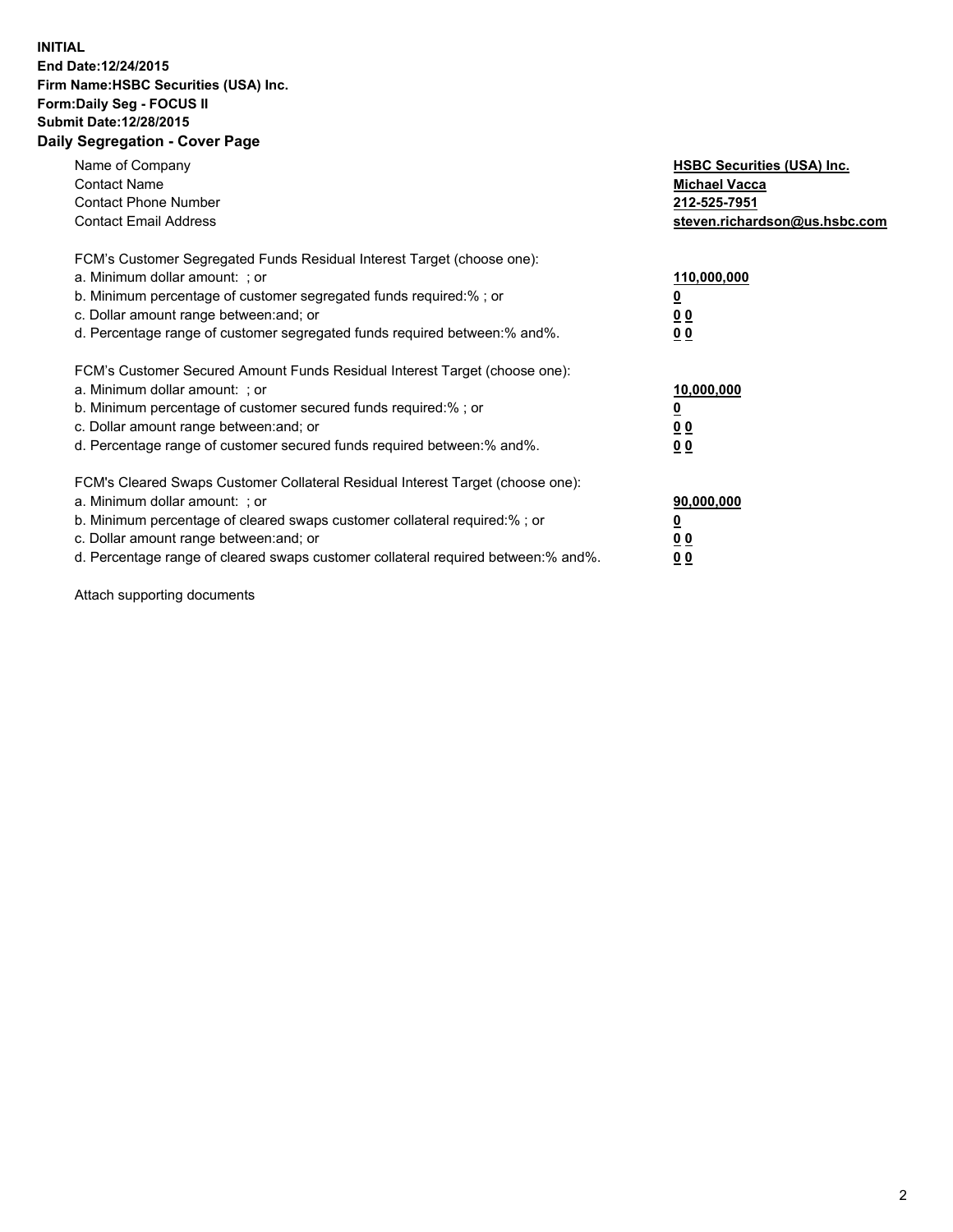**INITIAL End Date:12/24/2015 Firm Name:HSBC Securities (USA) Inc. Form:Daily Seg - FOCUS II Submit Date:12/28/2015 Daily Segregation - Secured Amounts**

## Foreign Futures and Foreign Options Secured Amounts Amount required to be set aside pursuant to law, rule or regulation of a foreign government or a rule of a self-regulatory organization authorized thereunder **0** [7305] 1. Net ledger balance - Foreign Futures and Foreign Option Trading - All Customers A. Cash **39,636,070** [7315] B. Securities (at market) **132,011,335** [7317] 2. Net unrealized profit (loss) in open futures contracts traded on a foreign board of trade **-8,326,065** [7325] 3. Exchange traded options a. Market value of open option contracts purchased on a foreign board of trade **0** [7335] b. Market value of open contracts granted (sold) on a foreign board of trade **0** [7337] 4. Net equity (deficit) (add lines 1. 2. and 3.) **163,321,340** [7345] 5. Account liquidating to a deficit and account with a debit balances - gross amount **11,645,731** [7351] Less: amount offset by customer owned securities **-11,645,731** [7352] **0** [7354] 6. Amount required to be set aside as the secured amount - Net Liquidating Equity Method (add lines 4 and 5) **163,321,340** [7355] 7. Greater of amount required to be set aside pursuant to foreign jurisdiction (above) or line 6. **163,321,340** [7360] FUNDS DEPOSITED IN SEPARATE REGULATION 30.7 ACCOUNTS 1. Cash in banks A. Banks located in the United States **27,702,147** [7500] B. Other banks qualified under Regulation 30.7 **0** [7520] **27,702,147** [7530] 2. Securities A. In safekeeping with banks located in the United States **90,225,436** [7540] B. In safekeeping with other banks qualified under Regulation 30.7 **0** [7560] **90,225,436** [7570] 3. Equities with registered futures commission merchants A. Cash **0** [7580] B. Securities **0** [7590] C. Unrealized gain (loss) on open futures contracts **0** [7600] D. Value of long option contracts **0** [7610] E. Value of short option contracts **0** [7615] **0** [7620] 4. Amounts held by clearing organizations of foreign boards of trade A. Cash **0** [7640] B. Securities **0** [7650] C. Amount due to (from) clearing organization - daily variation **0** [7660] D. Value of long option contracts **0** [7670] E. Value of short option contracts **0** [7675] **0** [7680] 5. Amounts held by members of foreign boards of trade A. Cash **80,829,820** [7700] B. Securities **41,785,900** [7710] C. Unrealized gain (loss) on open futures contracts **-8,326,065** [7720] D. Value of long option contracts **0** [7730] E. Value of short option contracts **0** [7735] **114,289,655** [7740] 6. Amounts with other depositories designated by a foreign board of trade **0** [7760] 7. Segregated funds on hand **0** [7765] 8. Total funds in separate section 30.7 accounts **232,217,238** [7770] 9. Excess (deficiency) Set Aside for Secured Amount (subtract line 7 Secured Statement Page 1 from Line 8) **68,895,898** [7380] 10. Management Target Amount for Excess funds in separate section 30.7 accounts **10,000,000** [7780]

11. Excess (deficiency) funds in separate 30.7 accounts over (under) Management Target **58,895,898** [7785]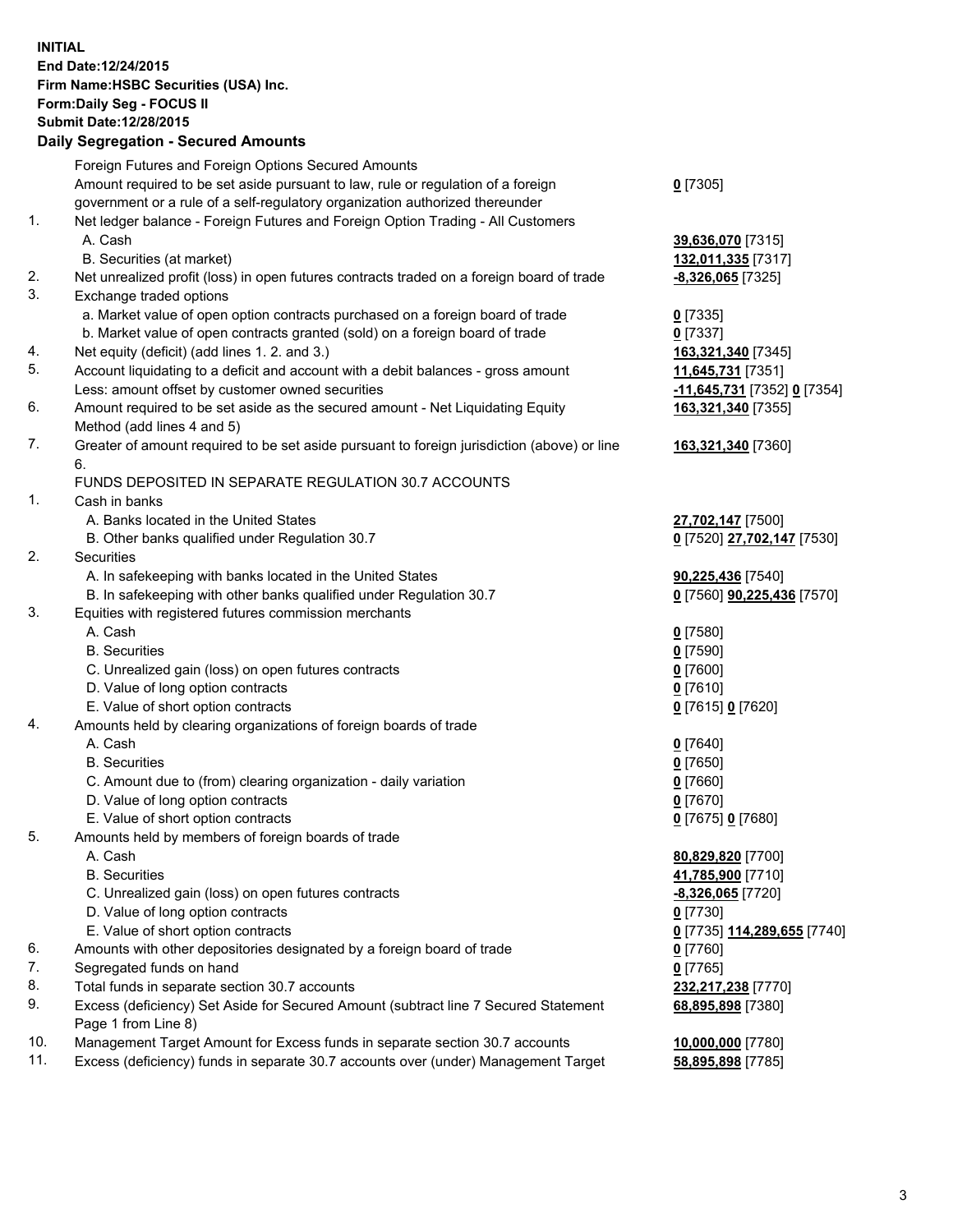|     | <b>INITIAL</b><br>End Date: 12/24/2015<br>Firm Name: HSBC Securities (USA) Inc.<br><b>Form:Daily Seg - FOCUS II</b><br><b>Submit Date: 12/28/2015</b> |                             |
|-----|-------------------------------------------------------------------------------------------------------------------------------------------------------|-----------------------------|
|     | Daily Segregation - Segregation Statement                                                                                                             |                             |
|     | SEGREGATION REQUIREMENTS(Section 4d(2) of the CEAct)                                                                                                  |                             |
| 1.  | Net ledger balance                                                                                                                                    |                             |
|     | A. Cash                                                                                                                                               | 261,786,104 [7010]          |
|     | B. Securities (at market)                                                                                                                             | 986,680,057 [7020]          |
| 2.  | Net unrealized profit (loss) in open futures contracts traded on a contract market                                                                    | 14,002,826 [7030]           |
| 3.  | Exchange traded options                                                                                                                               |                             |
|     | A. Add market value of open option contracts purchased on a contract market                                                                           | 109,160,909 [7032]          |
|     | B. Deduct market value of open option contracts granted (sold) on a contract market                                                                   | -52,432,203 [7033]          |
| 4.  | Net equity (deficit) (add lines 1, 2 and 3)                                                                                                           | 1,319,197,693 [7040]        |
| 5.  | Accounts liquidating to a deficit and accounts with                                                                                                   |                             |
|     | debit balances - gross amount                                                                                                                         | 1,860,943 [7045]            |
|     | Less: amount offset by customer securities                                                                                                            | -1,860,887 [7047] 56 [7050] |
| 6.  | Amount required to be segregated (add lines 4 and 5)                                                                                                  | 1,319,197,749 [7060]        |
|     | FUNDS IN SEGREGATED ACCOUNTS                                                                                                                          |                             |
| 7.  | Deposited in segregated funds bank accounts                                                                                                           |                             |
|     | A. Cash                                                                                                                                               | 178,955,805 [7070]          |
|     | B. Securities representing investments of customers' funds (at market)                                                                                | $0$ [7080]                  |
|     | C. Securities held for particular customers or option customers in lieu of cash (at                                                                   | 200,635,735 [7090]          |
|     | market)                                                                                                                                               |                             |
| 8.  | Margins on deposit with derivatives clearing organizations of contract markets                                                                        |                             |
|     | A. Cash                                                                                                                                               | 28,618,986 [7100]           |
|     | B. Securities representing investments of customers' funds (at market)                                                                                | 149,300,222 [7110]          |
|     | C. Securities held for particular customers or option customers in lieu of cash (at<br>market)                                                        | 786,044,322 [7120]          |
| 9.  | Net settlement from (to) derivatives clearing organizations of contract markets                                                                       | -14,107,896 [7130]          |
| 10. | Exchange traded options                                                                                                                               |                             |
|     | A. Value of open long option contracts                                                                                                                | 109,160,909 [7132]          |
|     | B. Value of open short option contracts                                                                                                               | -52,432,203 [7133]          |
| 11. | Net equities with other FCMs                                                                                                                          |                             |
|     | A. Net liquidating equity                                                                                                                             | 80,871,685 [7140]           |
|     | B. Securities representing investments of customers' funds (at market)                                                                                | $0$ [7160]                  |
|     | C. Securities held for particular customers or option customers in lieu of cash (at<br>market)                                                        | $0$ [7170]                  |
| 12. | Segregated funds on hand                                                                                                                              | $0$ [7150]                  |
| 13. | Total amount in segregation (add lines 7 through 12)                                                                                                  | 1,467,047,565 [7180]        |
| 14. | Excess (deficiency) funds in segregation (subtract line 6 from line 13)                                                                               | 147,849,816 [7190]          |
| 15. | Management Target Amount for Excess funds in segregation                                                                                              | 110,000,000 [7194]          |
| 16. | Excess (deficiency) funds in segregation over (under) Management Target Amount                                                                        | 37,849,816 [7198]           |

16. Excess (deficiency) funds in segregation over (under) Management Target Amount Excess